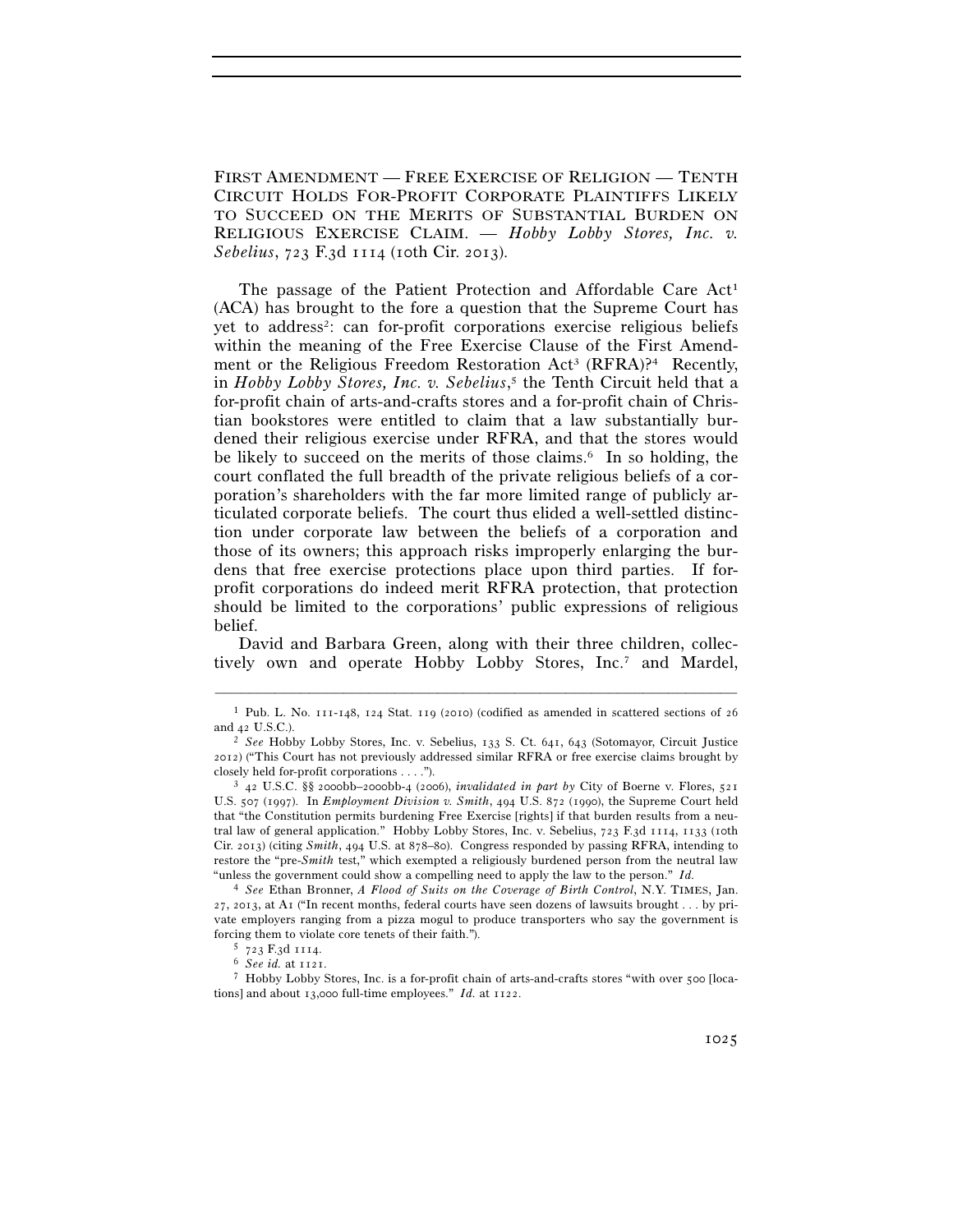Inc.,<sup>8</sup> two privately held corporations run with at least some attention to the Greens' religious principles.<sup>9</sup> For example, Hobby Lobby closes on Sundays, refuses to promote alcohol consumption, funds full-page ads "inviting people to 'know Jesus as Lord and Savior,'" and has a statement of purpose endorsing biblical principles.10 The Greens' personal religious beliefs do not allow them to "provide or pay for drugs that risk harming newly conceived human life."11 Guidelines promulgated under the ACA require that employer-provided health plans cover certain forms of contraception for female employees, $12$  including four methods that the Greens believe serve as abortifacients.13

The plaintiffs filed suit in the Western District of Oklahoma against the Secretary of Health and Human Services, disputing the validity of the contraceptive-coverage requirement. They sought a preliminary injunction under RFRA and the Free Exercise Clause to excuse Hobby Lobby and Mardel from paying for four methods of contraception that violate the Greens' beliefs.<sup>14</sup> Judge Heaton denied the motion,<sup>15</sup> concluding that the plaintiffs had failed to show a likelihood of success on the merits of their claims<sup>16</sup> as required under the preliminary injunction test.17 The court found that corporations do not have free exercise rights18 and that for-profit corporations should not be considered "persons" under RFRA.19 Judge Heaton also held that the Greens as indi-

fertilizes an egg," *Hobby Lobby*, 723 F.3d at 1122. 12 *See* <sup>42</sup> U.S.C. § 300gg-13(a)(4) (2006 & Supp. V 2011); *Hobby Lobby*, 723 F.3d at 1122–23. The ACA partially or fully exempts many entities from this mandate, including qualified religious employers and businesses with grandfathered plans. *Hobby Lobby*, 723 F.3d at 1123–24. According to the plaintiffs, these exemptions could affect coverage for 50–100 million people. *Id.* at 1124.

14 *See id.*

<sup>18</sup> *Hobby Lobby*, 870 F. Supp. 2d at 1287–88.<br><sup>19</sup> *Id.* at 1292 (internal quotation marks omitted). Judge Heaton found that, though RFRA provided no specific definition of "person," the Dictionary Act's definition did not apply. *See id.* at 1291 (citing 1 U.S.C. § 1 (2012)). That Act specifies that "persons" should be defined to include

<sup>–––––––––––––––––––––––––––––––––––––––––––––––––––––––––––––</sup> 8 Mardel, Inc. is a for-profit chain of Christian bookstores affiliated with Hobby Lobby, "with just under 400 employees." *Id.* 

<sup>9</sup> The Greens "each sign trust commitments obliging them to run Hobby Lobby according to their faith and to use all assets to 'create, support, and leverage the efforts of Christian ministries.'" Supplemental Brief of Appellants at 1, *Hobby Lobby*, 723 F.3d 1114 (No. 12-6294) (quoting Joint Appendix at 21a). 10 *Hobby Lobby*, 723 F.3d at 1122 (quoting Joint Appendix at 24a). 11 Supplemental Brief of Appellants, *supra* note 9, at 2. The Greens are "committed evangeli-

cal Christians," Verified Complaint at 1, Hobby Lobby Stores, Inc. v. Sebelius, 870 F. Supp. 2d 1278 (W.D. Okla. 2012) (No. CIV-12-1000-HE), who believe "that human life begins when sperm fertilizes an egg," *Hobby Lobby*, 723 F.3d at 1122.

<sup>13</sup> *Hobby Lobby*, 723 F.3d at 1125. Those methods are Plan B, Ella, and two intrauterine devices. *Id.* 

<sup>&</sup>lt;sup>16</sup> *Id.* at 1296.<br><sup>17</sup> *See Hobby Lobby*, 723 F.3d at 1128. The moving party must also establish that, absent an injunction, it will suffer "a likely threat of irreparable harm" that "outweighs any harm to the non-moving party," and that the injunction would serve the public interest. *Id.*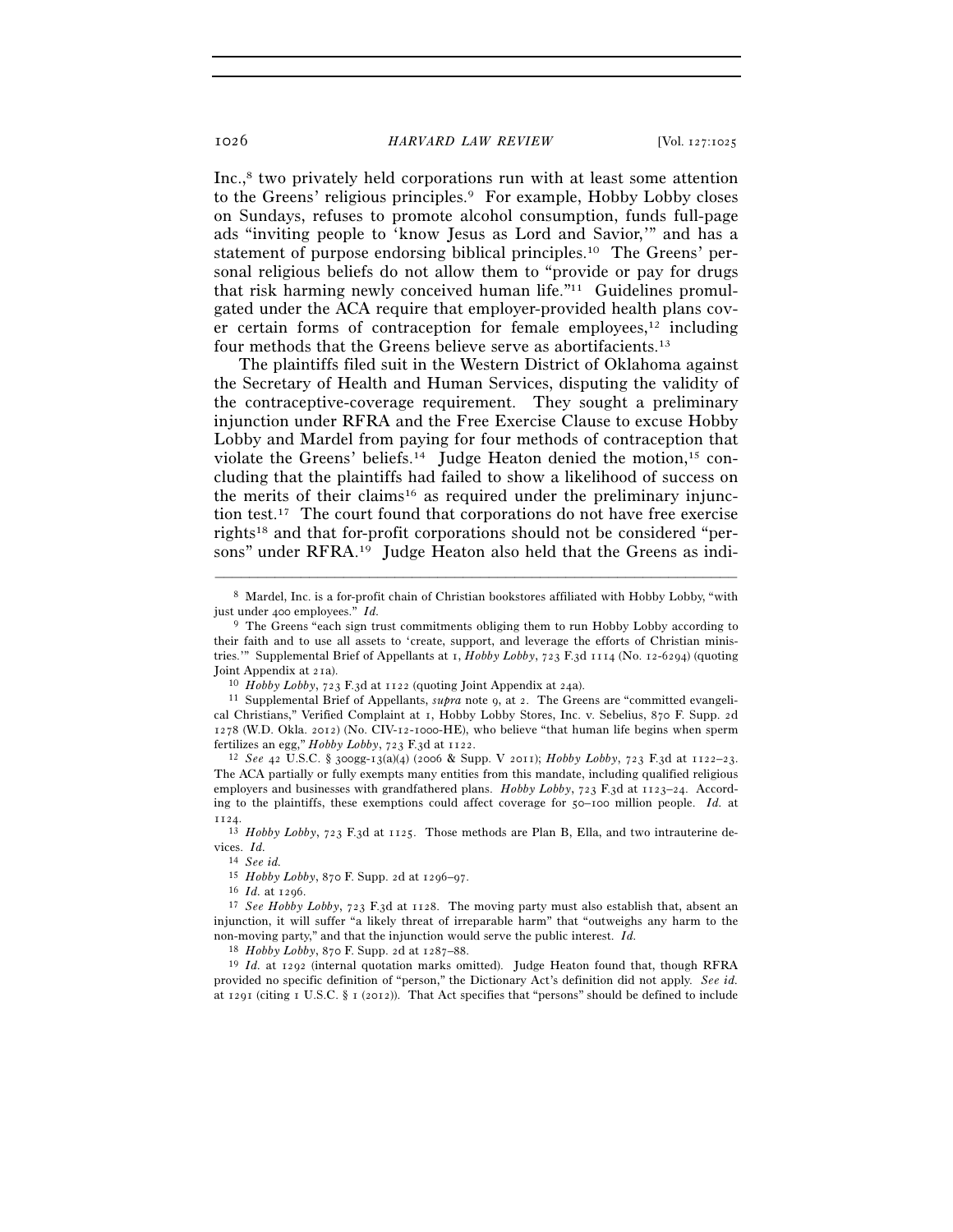### 2014] *RECENT CASES* 1027

viduals would be unlikely to succeed on the merits because the mandate regulated the corporations, not their owners.<sup>20</sup>

The Tenth Circuit, sitting en banc, reversed and remanded. Writing for the court, Judge Tymkovich<sup>21</sup> identified three central issues: "(1) whether Hobby Lobby and Mardel are 'persons' exercising religion for purposes of RFRA; (2) if so, whether the corporations' religious exercise is substantially burdened; and (3) if there is a substantial burden, whether the government can demonstrate a narrowly tailored compelling government interest."22

After resolving preliminary jurisdictional issues,<sup>23</sup> Judge Tymkovich determined that Hobby Lobby and Mardel "qualify as 'persons' under RFRA."24 The court dismissed the government's argument that Congress enacted RFRA with the understanding that the Free Exercise Clause distinguished between for-profit and nonprofit corporations.25 Because RFRA was intended to restore a free exercise test that had protected the religious rights of nonprofit corporations and of individuals operating for-profit businesses,26 the court could not find a reason why such protection would not extend to "closely held family businesses with an explicit Christian mission as defined in their governing principles" and run by individuals "unanimous in their belief" who manage those businesses according to that belief.<sup>27</sup>

The court turned next to the questions of whether the contraceptive coverage requirement constituted a "substantial burden on Hobby Lobby and Mardel's exercise of religion" and, if so, whether the government could show a narrowly tailored compelling interest justifying

–––––––––––––––––––––––––––––––––––––––––––––––––––––––––––––

<sup>21</sup> Judge Tymkovich was joined by Judges Kelly, Hartz, Gorsuch, and Bacharach on the merits, except that Judge Bacharach did not join in resolving the final two prongs of the preliminary injunction standard. Hobby Lobby,  $723$  F.3d at  $1121$ .

<sup>22</sup> Id. at 1126. The court reviewed the district court's decision for abuse of discretion. Id. at 1128.

<sup>23</sup> The court unanimously held that Hobby Lobby and Mardel had Article III standing and that the Anti-Injunction Act did not bar the plaintiffs' claims. *Id.* at  $1121$ ,  $1126-28$ .

corporations "unless the context indicates otherwise." 1 U.S.C. § 1. Here, Judge Heaton found that context indicated that "persons" excluded corporations. *Hobby Lobby*, 870 F. Supp. 2d at 1291.

<sup>20</sup> *Hobby Lobby*, 870 F. Supp. 2d at 1294. The plaintiffs appealed the district court's denial and moved for injunctive relief pending appeal. *Hobby Lobby*, 723 F.3d at 1125. The latter motion was denied, and the plaintiffs sought emergency relief from the Supreme Court, which was also denied. *Id.* The Tenth Circuit granted the plaintiffs' subsequent motions for initial en banc consideration and expedited consideration of the appeal. *Id.*

<sup>&</sup>lt;sup>24</sup> Id. at 1137. Because RFRA does not define "person," the court looked to the Dictionary Act. *Id.* The court held that the Act's plain language dictated that Hobby Lobby and Mardel were persons. *Id.* at 1129.

were persons. *Id.* at 1129. 25 *Id.* at 1133. 26 *Id.* at 1133–34. 27 *Id.* at 1137. The court declined to determine which, if any, of those factors distinguishing businesses eligible for RFRA protection were necessary, finding "that their collective presence . . . is sufficient for Hobby Lobby and Mardel to qualify as 'persons' under RFRA." *Id.*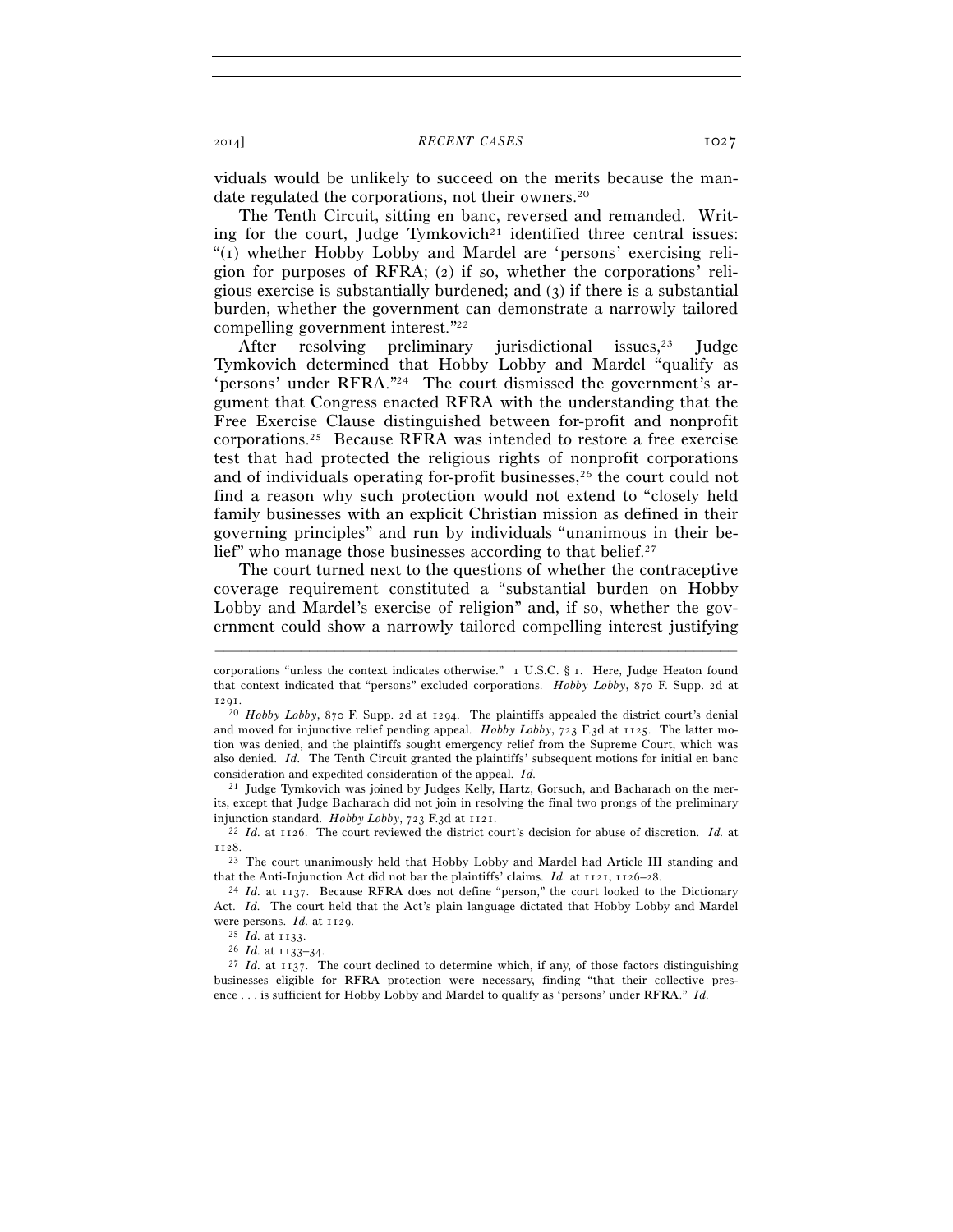that burden.28 Analogizing the facts to Supreme Court and Tenth Circuit precedent,<sup>29</sup> Judge Tymkovich found that, as the plaintiffs' religious objections were concededly sincere and violating the contraceptivecoverage mandate could cost the plaintiffs as much as \$475 million per year, Hobby Lobby and Mardel's beliefs were substantially burdened.30 Judge Tymkovich further found that the government's interest in "public health and gender equality"31 could not be sufficiently compelling to justify this substantial burden, since the ACA's provisions already exempted coverage for "tens of millions of people."32

Judge Hartz concurred, arguing that all corporations enjoy free exercise protection33 and that compelling corporations to act contrary to their beliefs is per se substantially burdensome.34 Judge Gorsuch concurred separately,35 arguing that the Greens as individuals should also be entitled to relief because, as controlling officers, the Greens must direct the corporations to comply with the mandate.<sup>36</sup> Judge Bacharach also concurred but disagreed with Judge Gorsuch; he explained that the shareholder-standing rule required dismissing the Greens' individual complaints because their injury was "purely derivative of the corporations' injury."37

Chief Judge Briscoe concurred in part and dissented in part.38 She argued that the majority opinion ignored that the burden of persuasion lay with the plaintiffs,39 that there was very little evidence on the record to support the plaintiffs' claims,<sup>40</sup> and that its holding was not grounded

–––––––––––––––––––––––––––––––––––––––––––––––––––––––––––––

<sup>28</sup> *Id.* A party's religious exercise is substantially burdened under RFRA where the court finds that the party holds a sincere religious belief and that a government mandate "places substantial

pressure" on that party to violate that belief. *Id.* at 1137–38.<br><sup>29</sup> *See id.* at 1138–41 (discussing United States v. Lee, 455 U.S. 252 (1982); Thomas v. Review Bd., 450 U.S. 707 (1981); and Abdulhaseeb v. Calbone, 600

 $^{30}$  Id. at 1140–41. The court dismissed the government's argument that the coverage "is just another form of non-wage compensation," emphasizing that it was not the court's role to judge the reasonableness of the beliefs. *Id.* at  $1141$ .

<sup>&</sup>lt;sup>31</sup> *Id.* at 1143 (quoting Brief for the Appellees at 34, *Hobby Lobby*, 723 F.3d 1114 (No. 12-6294)) (internal quotation mark omitted).

<sup>&</sup>lt;sup>32</sup> *Id.* After deciding that the plaintiffs had established a likelihood of success on the merits, the court addressed the three remaining preliminary injunction factors. *See id.* at 1145. The court held "that establishing a likely RFRA violation satisfies the irreparable harm factor," *id.* at 1146, and a plurality would have held that the balance of equities and public interest factors also clearly weighed in favor of the plaintiffs, see id. at  $1146-47$ .<br><sup>33</sup> *Id.* at  $1147$  (Hartz, J., concurring).<br><sup>34</sup> *See id.* at  $1151-52$ . Judge Hartz argued that the magnitude of harm was irrelevant. *Id.* 

<sup>&</sup>lt;sup>35</sup> Judge Gorsuch was joined in his concurrence by Judges Kelly and Tymkovich.<br><sup>36</sup> *See Hobby Lobby*, 723 F.3d at 1153–54 (Gorsuch, J., concurring).<br><sup>37</sup> *Id.* at 1163 (Bacharach, J., concurring).<br><sup>38</sup> Chief Judge Brisc

complaint as fact, although the district court proceedings were stayed pending appeal before the government had the opportunity to respond to these allegations. *Id.* at 1164.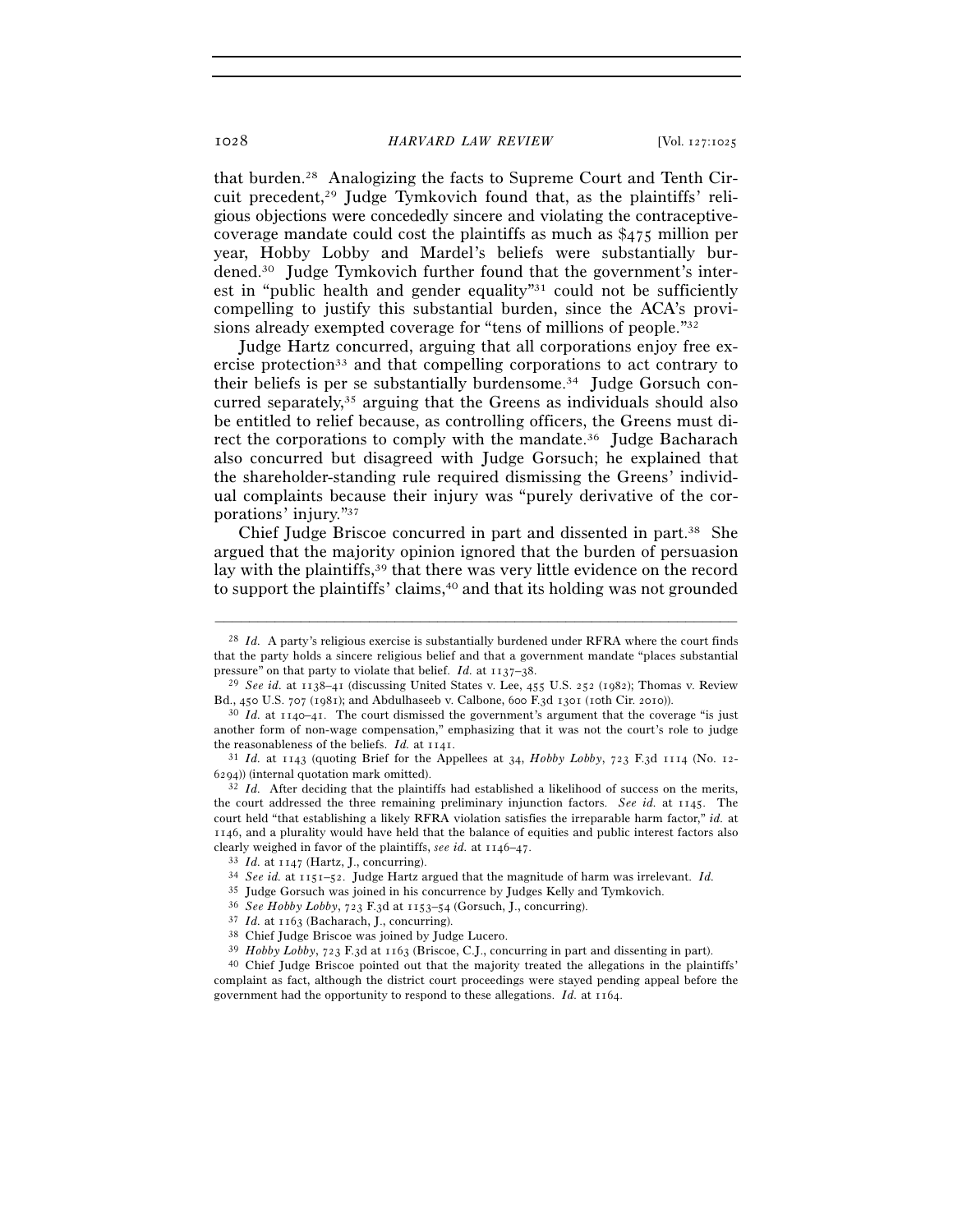# 2014] *RECENT CASES* 1029

in precedent.41 She was troubled that the majority limited its holding to "faith-based companies," which had never before been recognized as "a distinct legal category of for-profit corporations" in federal court precedent or Oklahoma law, under which Hobby Lobby and Mardel were incorporated.42 She also argued that, in this case, the "context" in which to define "person" under the Dictionary Act was the free exercise jurisprudence that RFRA was intended to restore.<sup>43</sup> Because this jurisprudence had conferred free exercise rights only on individuals and nonprofit religious corporations, Chief Judge Briscoe would not have read "person" as used in RFRA to include for-profit corporations.44

Judge Matheson also concurred in part and dissented in part, arguing that the corporations did not show that RFRA was substantially likely to apply to them,<sup>45</sup> but that the Greens as individuals should have standing to challenge the contraceptive-coverage mandate.<sup>46</sup>

The majority elided the legal distinction between the corporate plaintiffs and their shareholders in determining the ACA's burden on Hobby Lobby and Mardel's free exercise of religion. In conflating the individual shareholders' beliefs with the corporations', the Tenth Circuit risked improperly extending the burdens that free exercise protections impose on third parties. If for-profit corporations do merit religious exercise protection under RFRA,47 those protections should properly be limited to the corporations' own expressions of religion.

The majority treated the evidence of the Greens' beliefs as evidence of their corporations' religious exercise, thereby overlooking the distinction between the Greens and the corporations. For example, the court supported its assertion that the corporations' beliefs were clearly sincere with the fact that the shareholders "associated through Hobby

–––––––––––––––––––––––––––––––––––––––––––––––––––––––––––––

<sup>41</sup> *See id.* at 1166. 42 *Id.* (internal quotation marks omitted). Chief Judge Briscoe worried that the definitional ambiguity as to what suffices to make a company "faith-based" meant that the scope of the majority's holding would be unclear. *Id.* at 1174.<br><sup>43</sup> *Id.* at 1166–67.<br><sup>44</sup> *Id.* at 1167–68. Chief Judge Briscoe also argued that the majority's extension of free exer-

cise rights to at least some for-profit corporations was "a radical revision of First Amendment law, as well as the law of corporations." *Id.* at 1172. Chief Judge Briscoe was troubled by the majority's conflation of the individual plaintiffs' and the corporate plaintiffs' beliefs for the purposes of the substantial burden test. See id. at  $1173-74$ .

<sup>&</sup>lt;sup>45</sup> *Id.* at 1179 (Matheson, J., concurring in part and dissenting in part). Judge Matheson departed from Chief Judge Briscoe's opinion in that he was not prepared to rule that all for-profit corporations were foreclosed from having RFRA or free exercise rights. *Id.*

<sup>46</sup> *Id.* at 1184. 47 That this is a close question is evidenced by the breadth of opinions in this case and among other circuit and district courts. *Compare, e.g.*, Conestoga Wood Specialties Corp. v. Sec'y of the U.S. Dep't of Health & Human Servs., 724 F.3d 377, 389 (3d Cir. 2013) (denying RFRA and free exercise rights to for-profit corporations), *and* Briscoe v. Sebelius, 927 F. Supp. 2d 1109, 1117–18 (D. Colo. 2013) (same), *with* Grote v. Sebelius, 708 F.3d 850, 854 (7th Cir. 2013) (allowing RFRA claim by for-profit corporation).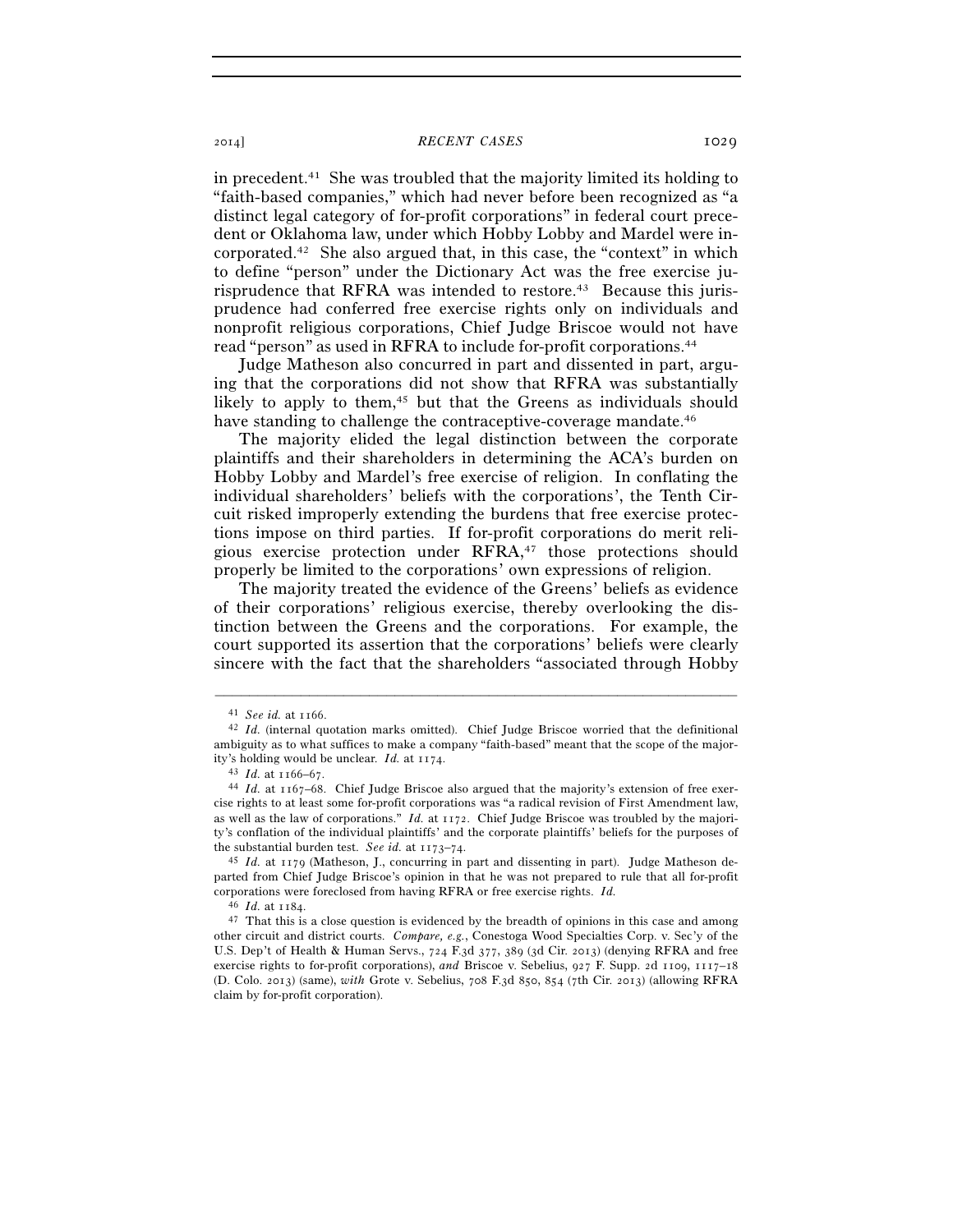## 1030 *HARVARD LAW REVIEW* [Vol. 127:1025

Lobby and Mardel with the intent to provide goods and services while adhering to Christian standards *as they see them*."48 However, Hobby Lobby's statement of principles says only that the Board of Directors "is committed to . . . operating the company in a manner consistent with Biblical principles.<sup>"49</sup> This statement does not say anything about the Greens' interpretation of those biblical principles. Thus, the court's assertion that providing employees with certain contraceptives would violate the corporations' sincere beliefs requires an inferential step equating the companies' beliefs with the Greens'.50

That a corporation and its shareholders, no matter how few, are distinct legal entities is well settled.<sup>51</sup> This distinction routinely insulates shareholders — even those of closely held corporations — from the contract and tort liability that arises from the corporation's activities.52 The exception to this legal separation is the equitable doctrine of piercing the corporate veil.53 This exception, however, is rare54 and, by making the shareholders liable to third parties beyond the level of their investment in the corporation, protects the third parties when the shareholders have "abused the privilege of limited liability."55

–––––––––––––––––––––––––––––––––––––––––––––––––––––––––––––

("Even though every stockholder of a corporation may change, the corporation maintains its own identity in perpetuity, because it is a separate and distinct legal entity from its shareholders." (footnote omitted)); Robert B. Thompson, *Piercing the Corporate Veil: An Empirical Study*, 76 CORNELL L. REV. 1036, 1036 (1991) ("As a general principle, corporations are recognized as legal entities separate from their shareholders . . . ."). 52 *See* Walkovszky v. Carlton, 223 N.E.2d 6, 7 (N.Y. 1966) ("The law permits the incorporation

of a business for the very purpose of enabling its proprietors to escape personal liability  $\dots$ "); Meredith Dearborn, Comment, *Enterprise Liability: Reviewing and Revitalizing Liability for Corporate Groups*, 97 CALIF. L. REV. 195, 198–99 (2009) ("One of the critical features of corporate law is the principle of . . . limited liability, which insulates a corporation's owners (its shareholders) from the debts of the corporation . . . .").<br><sup>53</sup> *See* Thompson, *supra* note 51, at 1036 (explaining that courts pierce the corporate veil when

they "disregard the separateness of the corporation and hold a shareholder responsible for the corporation's action as if it were the shareholder's own"). 54 *See Hobby Lobby*, 723 F.3d at 1182 (Matheson, J., concurring in part and dissenting in part)

(explaining that veil piercing is "a 'rare exception'" (quoting Dole Food Co. v. Patrickson, 538 U.S. 468, 475 (2003))). 55 Thompson, *supra* note 51, at 1072.

<sup>48</sup> *Hobby Lobby*, 723 F.3d at 1137 (emphasis added). 49 *Id.* at 1165 (Briscoe, C.J., concurring in part and dissenting in part) (quoting Joint Appendix at 22a) (internal quotation marks omitted).<br><sup>50</sup> The court supported this inference by stressing that the corporations "are closely held family

businesses" and that "the Greens are unanimous in their belief that the contraceptive-coverage requirement violates the religious values they attempt to follow in operating Hobby Lobby and Mardel." *Id.* at 1137 (majority opinion). *But cf. Conestoga Wood*, 724 F.3d at 389 ("We accept that the Hahns sincerely believe . . . that it would be a sin to pay for or contribute to the use of contraceptives which may [result in the termination of a fertilized embryo]. We simply conclude that the law has long recognized the distinction between the owners of a corporation and the corporation itself."). 51 *See* Cargill, Inc. v. JWH Special Circumstance, Inc., 959 A.2d 1096, 1109 (Del. Ch. 2008)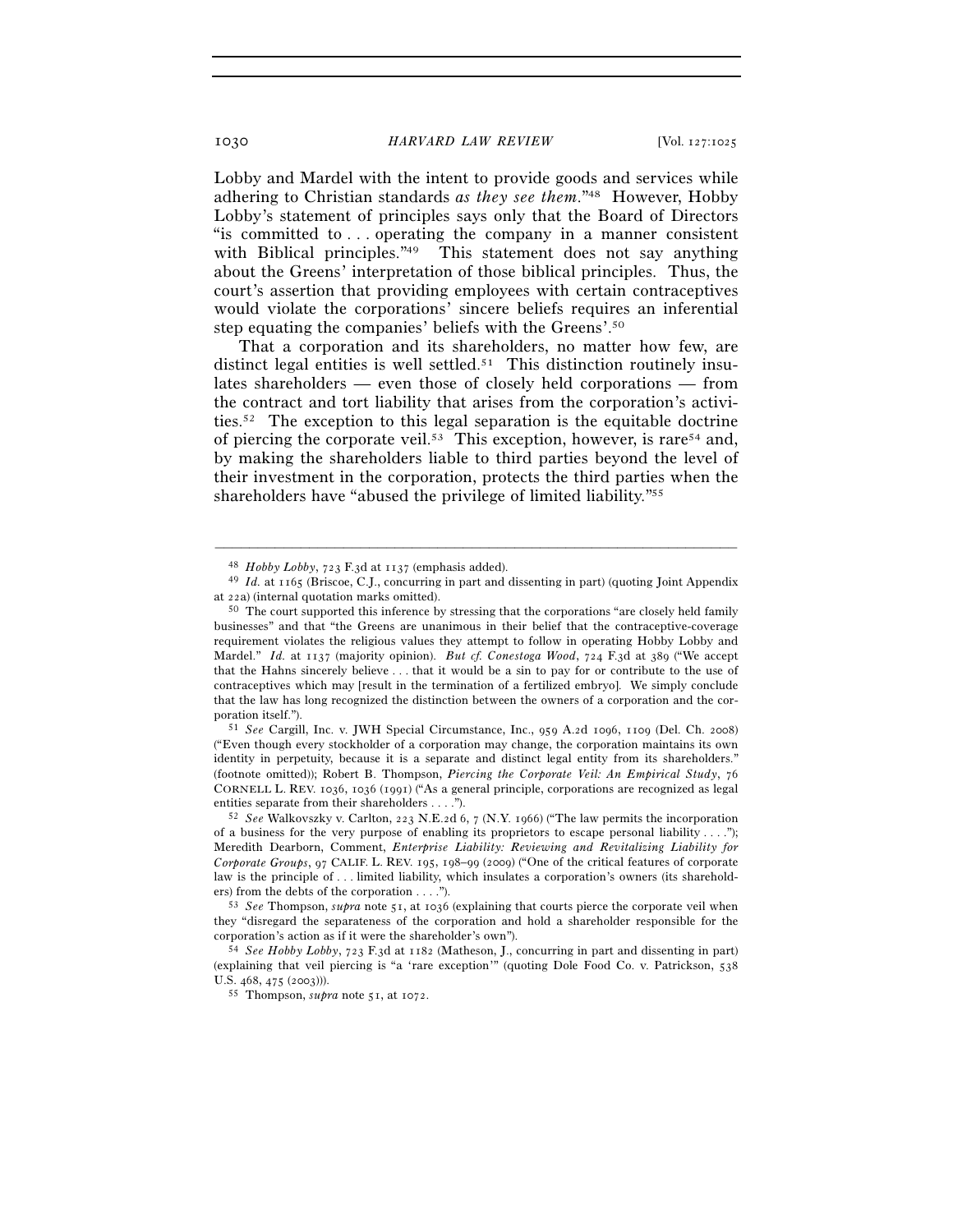## 2014] **RECENT CASES** 1031

Contrary to the traditional purpose of piercing the corporate veil, the *Hobby Lobby* court used veil piercing to allow two corporations to *impose* costs on third parties.<sup>56</sup> Using veil piercing to protect the free exercise rights of shareholders through the corporate vehicle is problematic because there is a cost to protecting free exercise rights.57 Ignoring the difference between a corporation and its shareholders spreads that cost to the third parties that veil piercing is meant to protect, while still permitting the shareholders to keep the significant benefits of an intact veil between them and corporate liability<sup>58</sup> — allowing the shareholders to "have their corporate veil and pierce it too."59

If for-profit corporations do enjoy RFRA protection, that protection should properly be limited to the corporations' own religious expression.60 As the Supreme Court has noted, corporations as commercial actors are bound by different responsibilities than are individuals exercising religion.<sup>61</sup> Thus, to the extent that corporate belief is protected,

–––––––––––––––––––––––––––––––––––––––––––––––––––––––––––––

and interests of others."). 58 *See, e.g.*, *Hobby Lobby*, 723 F.3d at 1173 (Briscoe, C.J., concurring in part and dissenting in part) ("[I]t is simply unreasonable to allow the individual plaintiffs in this case to benefit . . . from the corporate/individual distinction, but to ignore that distinction when it comes to asserting claims under RFRA."); Thompson, *supra* note 51, at 1040 ("[L]imited liability shifts some costs of doing business away from the corporation to other parts of society.").

<sup>59</sup> *Hobby Lobby*, 723 F.3d at 1179 (Matheson, J., concurring in part and dissenting in part). 60 In this case, for example, that notion might mean protecting Hobby Lobby from a statute requiring employers to provide employees with alcoholism treatment in which moderate quantities of alcohol are available, because of the corporation's evidenced "refus[al] to engage in business activities that facilitate . . . alcohol use." *Id.* at 1122 (majority opinion). 61 United States v. Lee, 455 U.S. 252, 261 (1982) ("When followers of a particular sect enter

<sup>56</sup> While allowing the Greens standing as individuals would have created essentially the same problem that conflating the corporate and individual beliefs did, doing so would not have been appropriate because the Greens' injury was purely derivative of the corporations' — the ACA mandates action only by Hobby Lobby and Mardel. *See Hobby Lobby*, 723 F.3d at 1163 (Bacharach, J., concurring). Though the Greens would be forced to comply with the ACA in their capacities as corporate officers, *id.*, by incorporating, they took on the duty to act as fiduciaries for the corporations. *Cf.* Grote v. Sebelius, 708 F.3d 850, 859 (7th Cir. 2013) (Rovner, J., dissenting) ("The Grotes have voluntarily elected to engage in a large-scale, secular, for-profit enterprise."). 57 *See, e.g.*, Brief for the ACLU et al. as *Amici Curiae* in Support of Defendants-Appellees and

Urging Affirmance at 19, *Hobby Lobby*, 723 F.3d 1114 (No. 12-6294) ("This case . . . implicate[s] the rights of third parties, such as providing employees with fair pay or ensuring that health insurance benefits of others are not diminished." (citations omitted)); Eugene Volokh, *A Common-Law Model for Religious Exemptions*, 46 UCLA L. REV. 1465, 1502 (1999) ("[A]ny religious exemption regime must reconcile religious objectors' claims with the countervailing private rights and interests of others.").

into commercial activity as a matter of choice, the limits they accept on their own conduct as a matter of conscience and faith are not to be superimposed on the statutory schemes which are binding on others in that activity."); *see also Grote*, 708 F.3d at 859–60 (Rovner, J., dissenting) (listing ways business owners "must, in compliance with a variety of statutory mandates, take actions that may be inconsistent with their individual religious convictions," *id.* at 859); State by McClure v. Sports & Health Club, Inc., 370 N.W.2d 844, 853 (Minn. 1985) ("Sports and Health . . . is not a religious corporation — it is a Minnesota business corporation engaged in business for profit. By engaging in this secular endeavor, appellants have passed over the line that affords them absolute freedom to exercise religious beliefs.").